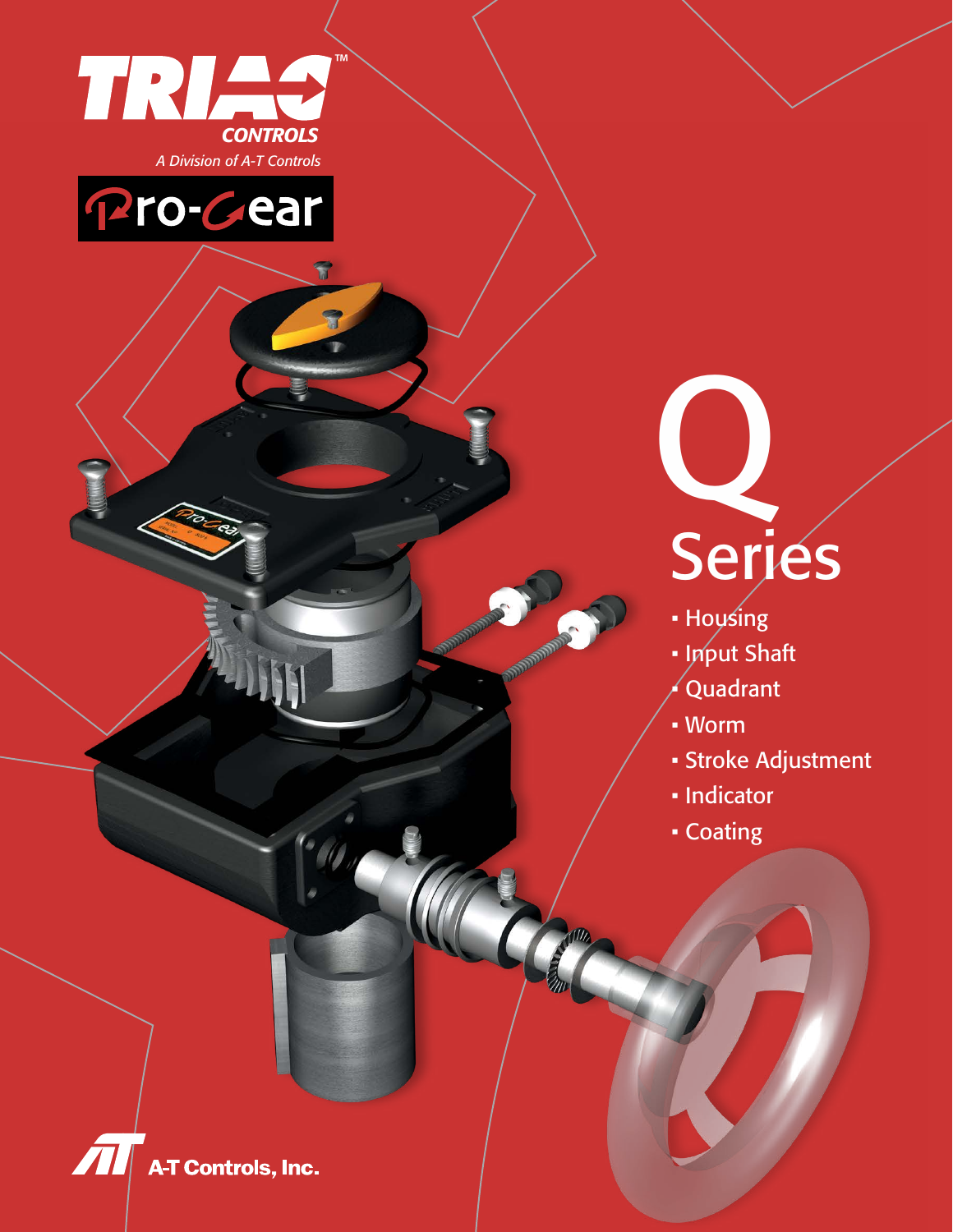*The Pro-Gear Series "Q" quarter-turn gearboxes are rugged industrial grade products, manufactured with cast iron housing and components. All models in this series feature high performance bearings and a powder coated finish.*



# Applications

The Q Series is highly suitable for all general industrial applications as well as applications in chemical, power, HVAC and waterworks. Pro-Gear operators are intended for the operation of ball, plug and butterfly valves as well as power and process dampers. The usage of high grade materials provides a tough, reliable unit for the automation of today's high performance industrial valves. Several options can be added at the factory such as padlocking devices, limit switches, chainwheels, and low and high temperature seals and greases.

#### Performance Specifications

- Thirteen models
- Up to 620,000 In-Lbs torque range
- -5° to 95° stroke
- IP68 Sealing
- -25°C to 110°C (-13°F to 230°F) temperature range

#### **Features**

- Stainless Steel input shaft
- Stainless Steel fasteners
- Standarized according to DIN/ISO 5211
- Axial needle bearings
- NBR 70 gasket material
- Sealed position indicator
- Powder coated finish
- Insert bush system for flexibility and reduced lead times
- Carefully chosen ratios for increased MA rates
- Blind-tapped PCD's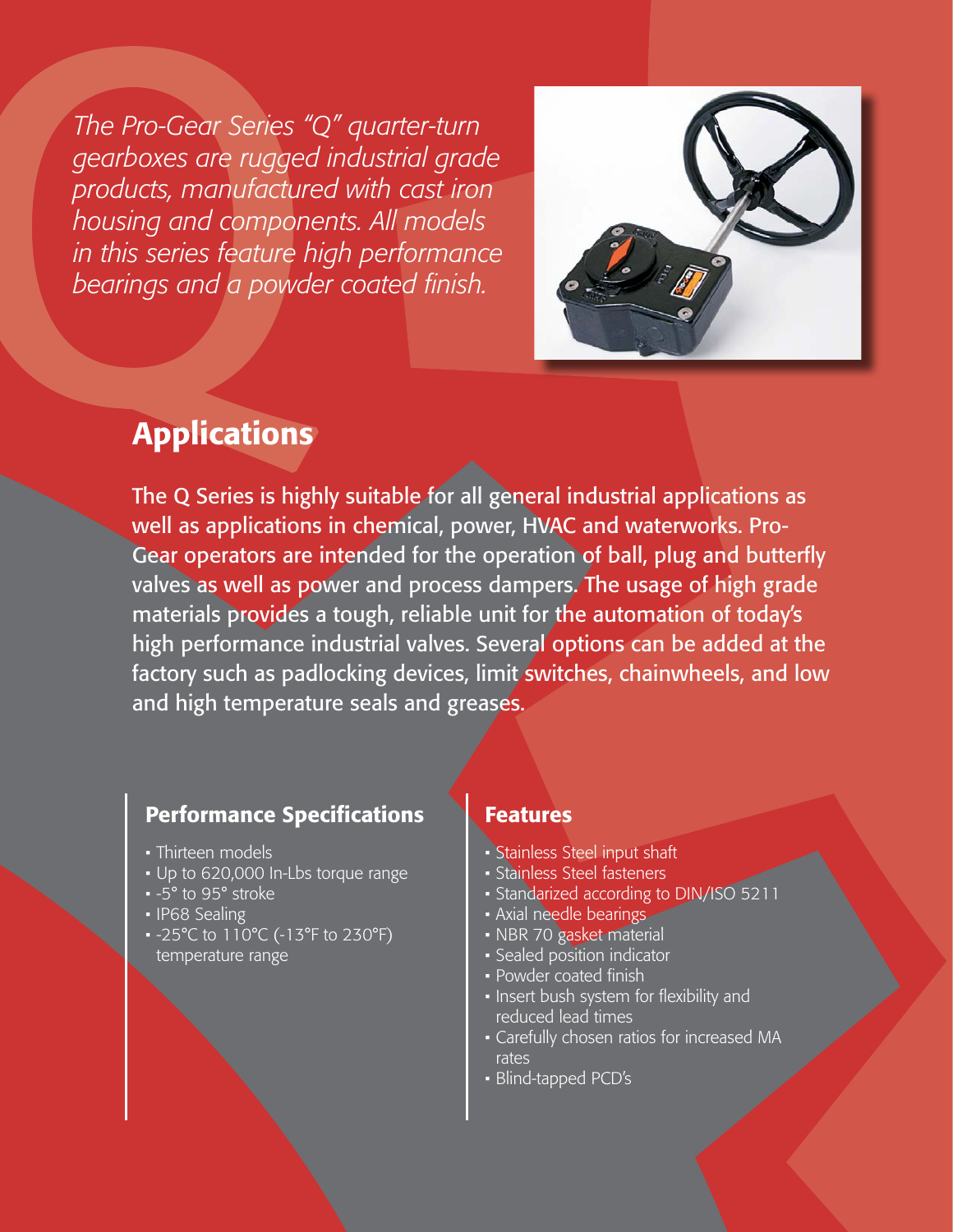#### *MATERIAL LIST*

|                                                  | 10                      |              |
|--------------------------------------------------|-------------------------|--------------|
|                                                  | 9                       |              |
|                                                  | 8                       |              |
|                                                  | $\overline{7}$          | <b>AXIAL</b> |
| ⊕<br>Ð                                           | 6                       |              |
|                                                  | 5                       |              |
|                                                  | $\overline{4}$          |              |
|                                                  | $\overline{\mathbf{3}}$ | POSI         |
| $\bigoplus$<br><b>子</b><br>Φ                     | $\overline{2}$          |              |
| ┿<br>ದಿ                                          | $\mathbf{1}$            |              |
| $\bigoplus$<br><b>BARABARARA</b><br>♦<br>P.<br>т |                         | ⊕            |

| NO.            | <b>DESCRIPTION</b>        | <b>MATERIAL</b>                    | <b>SPECIFICATIONS</b> |
|----------------|---------------------------|------------------------------------|-----------------------|
|                | <b>FASTENERS</b>          | <b>STAINLESS STEEL</b>             | <b>STANDARDS</b>      |
| 10             | <b>GREASE</b>             | LITHIUM /<br><b>CALCIUM GREASE</b> |                       |
| 9              | O-RINGS                   | <b>NITRILE</b>                     | NBR-70° SHORE         |
| 8              | <b>GASKET</b>             | NITRILE / SILICONE                 | NBR-70° SHORE         |
| $\overline{7}$ | AXIAL NEEDLE BEARING      |                                    |                       |
| 6              | <b>SHAFT</b>              | <b>STAINLESS STEEL</b>             | <b>AISI 303</b>       |
| 5              | <b>WORM</b>               | <b>CARBON STEEL</b>                | C45-K                 |
| $\overline{4}$ | OUADRANT                  | <b>DUCTILE IRON</b>                | GGG40 / ASTM A356     |
| 3              | <b>POSITION INDICATOR</b> | <b>CAST IRON</b>                   | GG25 / ASTM A48       |
| $\overline{2}$ | <b>COVERPLATE</b>         | <b>CAST IRON</b>                   | GG25 / ASTM A48       |
| 1              | <b>BODY</b>               | <b>CAST IRON</b>                   | GG25 / ASTM A48       |



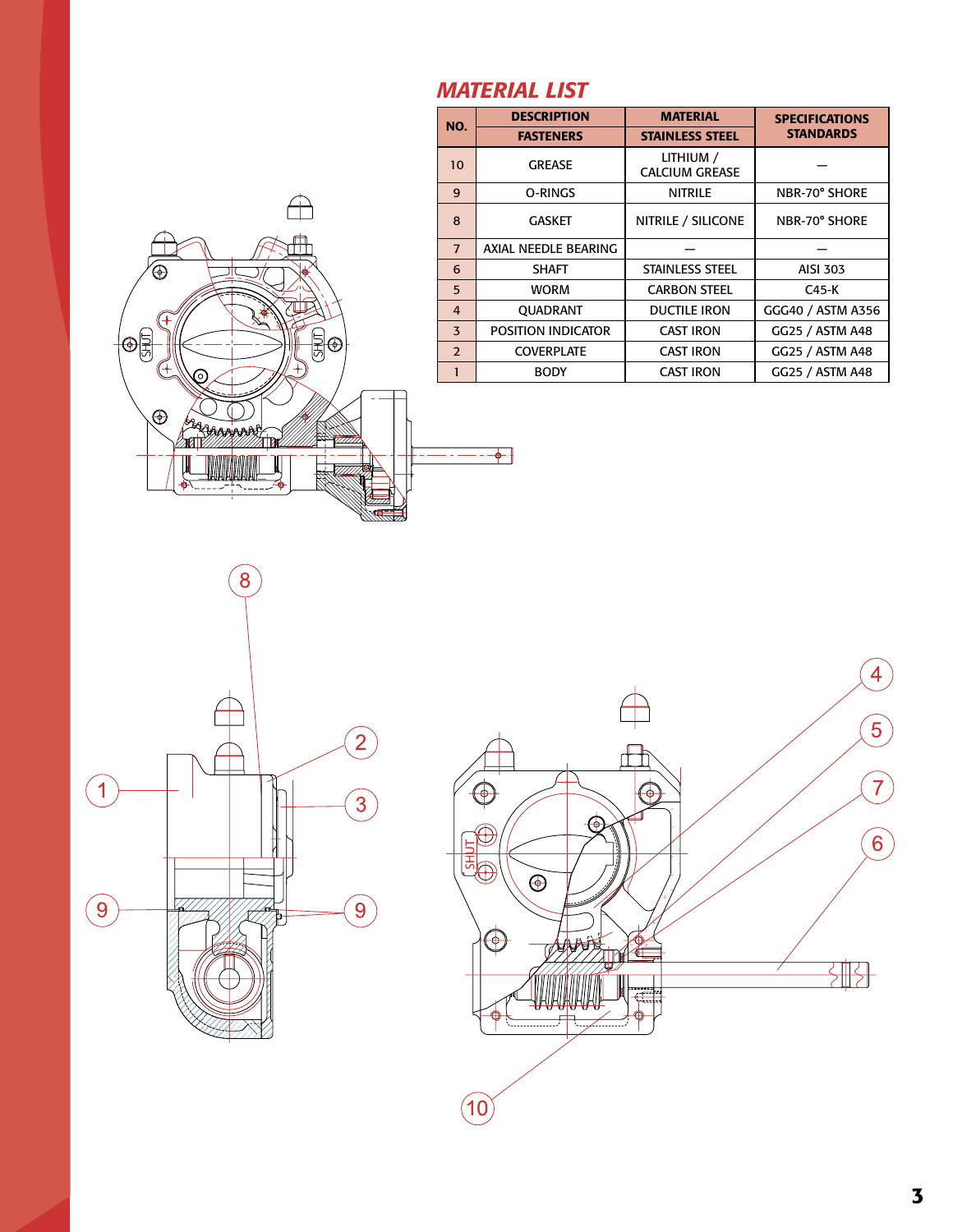

# *Specifications*

| <b>Model</b> | <b>Max</b><br>Output<br>$(In-Lbs)$ | <b>Output Torque</b><br>@ 80 lbs.<br><b>Rim Pull</b> | M.A. | $#$ Turn<br>$/90^\circ$ | Handwheel<br><b>Diameter</b> | <b>Handwheel</b><br>Part No. | <b>Chainwheel Assembly</b><br>Part No. | Locking<br><b>Device</b> |
|--------------|------------------------------------|------------------------------------------------------|------|-------------------------|------------------------------|------------------------------|----------------------------------------|--------------------------|
| Q200-S       | 1,770                              | 1,700                                                | 11.9 | 10                      | 4"                           | Q-P100/12                    | TRUM367-2020-12                        | $Q-LD-12$                |
| Q400-S       | 3,540                              | 2,050                                                | 12.8 | 11                      | 4"                           | Q-P100/12                    | TRUM367-2020-12                        | $Q$ -LD-12               |
| Q400-S       | 3,540                              | 3,000                                                | 12.8 | 11                      | 6"                           | Q-P160/12                    | TRUM367-2021-12                        | Q-LD-12                  |
| Q400-S       | 3,540                              | 3,500                                                | 12.8 | 11                      | 8"                           | Q-W200/12                    | TRUM367-2022-12                        | $Q$ -LD-12               |
| Q800-S       | 7,080                              | 4,250                                                | 13.3 | 10                      | 8"                           | Q-W200/15                    | TRUM367-2022-15                        | Q-LD-15                  |
| Q800-S       | 7,080                              | 6,384                                                | 13.3 | 10                      | 12"                          | Q-W300/15                    | TRUM367-2024-15                        | Q-LD-15                  |
| Q800-S       | 7,080                              | 7,000                                                | 13.3 | 10                      | 16"                          | Q-W400/15                    | TRUM367-1878-15                        | Q-LD-15                  |
| Q1500-S      | 13,275                             | 6,000                                                | 12.2 | 10.5                    | 12"                          | Q-W300/20                    | TRUM367-2024-20                        | Q-LD-20-1                |
| Q1500-S      | 13,275                             | 7,800                                                | 12.2 | 10.5                    | 16"                          | Q-W400/20                    | TRUM367-1878-20                        | Q-LD-20-1                |
| Q1500-S      | 13,275                             | 9,760                                                | 12.2 | 10.5                    | 20"                          | Q-W500/20                    | TRUM367-1879-20                        | Q-LD-20-1                |
| Q1500-S      | 13,275                             | 13,100                                               | 12.2 | 10.5                    | 28"                          | Q-W700/20                    | TRUM367-1881-20                        | Q-LD-20-1                |
| Q2000-S      | 17,700                             | 9,800                                                | 15.3 | 12                      | 16"                          | Q-W400/20                    | TRUM367-1878-20                        | Q-LD-20-1                |
| Q2000-S      | 17,700                             | 12,250                                               | 15.3 | 12                      | 20"                          | Q-W500/20                    | TRUM367-1879-20                        | Q-LD-20-1                |
| Q2000-S      | 17,700                             | 16,500                                               | 15.3 | 12                      | 28"                          | Q-W700/20                    | TRUM367-1881-20                        | Q-LD-20-1                |
| Q4000-S      | 35,400                             | 13,800                                               | 21.6 | 18                      | 16"                          | Q-W400/20                    | TRUM367-1878-20                        | Q-LD-20-2                |
| Q4000-S      | 35,400                             | 17,280                                               | 21.6 | 18                      | 20"                          | Q-W500/20                    | TRUM367-1879-20                        | Q-LD-20-2                |
| Q4000-S      | 35,400                             | 24,190                                               | 21.6 | 18                      | 28"                          | Q-W700/20                    | TRUM367-1881-20                        | Q-LD-20-2                |
| Q6500-S      | 57,500                             | 43,775                                               | 68.4 | 67                      | 16"                          | Q-W400/20                    | TRUM367-1878-20                        | Q-LD-20-2                |
| Q6500-S      | 57,500                             | 54,720                                               | 68.4 | 67                      | 20"                          | Q-W500/20                    | TRUM367-1879-20                        | Q-LD-20-2                |
| Q12000-S     | 106,200                            | 57,000                                               | 71.2 | 67                      | 20"                          | Q-W500/20                    | TRUM367-1879-20                        | Q-LD-20-2                |
| Q12000-S     | 106,200                            | 76,900                                               | 71.2 | 67                      | 28"                          | Q-W700/20                    | TRUM367-1881-20                        | Q-LD-20-2                |
| Q16000-S     | 141,600                            | 106,000                                              | 133  | 162                     | 20"                          | Q-W500/25                    | TRUM367-1879-25                        | Q-LD-25-2                |
| Q16000-S     | 141,600                            | 141,000                                              | 133  | 162                     | 28"                          | Q-W700/25                    | TRUM367-1881-25                        | Q-LD-25-2                |
| Q24000-S     | 212,400                            | 137,000                                              | 171  | 180                     | 20"                          | Q-W500/25                    | TRUM367-1879-25                        | Q-LD-25-2                |
| Q24000-S     | 212,400                            | 185,112                                              | 171  | 180                     | 28"                          | Q-W700/25                    | TRUM367-1881-25                        | Q-LD-25-2                |
| Q32000-S     | 283,200                            | 246,240                                              | 228  | 240                     | 28"                          | Q-W700/25                    | TRUM367-1881-25                        | Q-LD-25-2                |
| Q50000-S     | 442,500                            | 360,000                                              | 333  | 240                     | 28"                          | Q-W700/K8                    | TRUM367-1881-K8                        | <b>CF</b>                |
| Q70000-S     | 619,500                            | 410,000                                              | 378  | 320                     | 28"                          | Q-W700/K8                    | TRUM367-1881-K8                        | CF                       |

• Chainwheel Assembly contains the chainwheel, star adapter modified to fit gear, connecting link and hardware to assemble. Chain is not included in the Chainwheel Assembly; galvanized chain must be ordered by the foot.

• Consult Gear Sizing Chart on our website to select the proper gear for A-T Controls valves. This is required to insure that the chainwheel clears the valve and piping.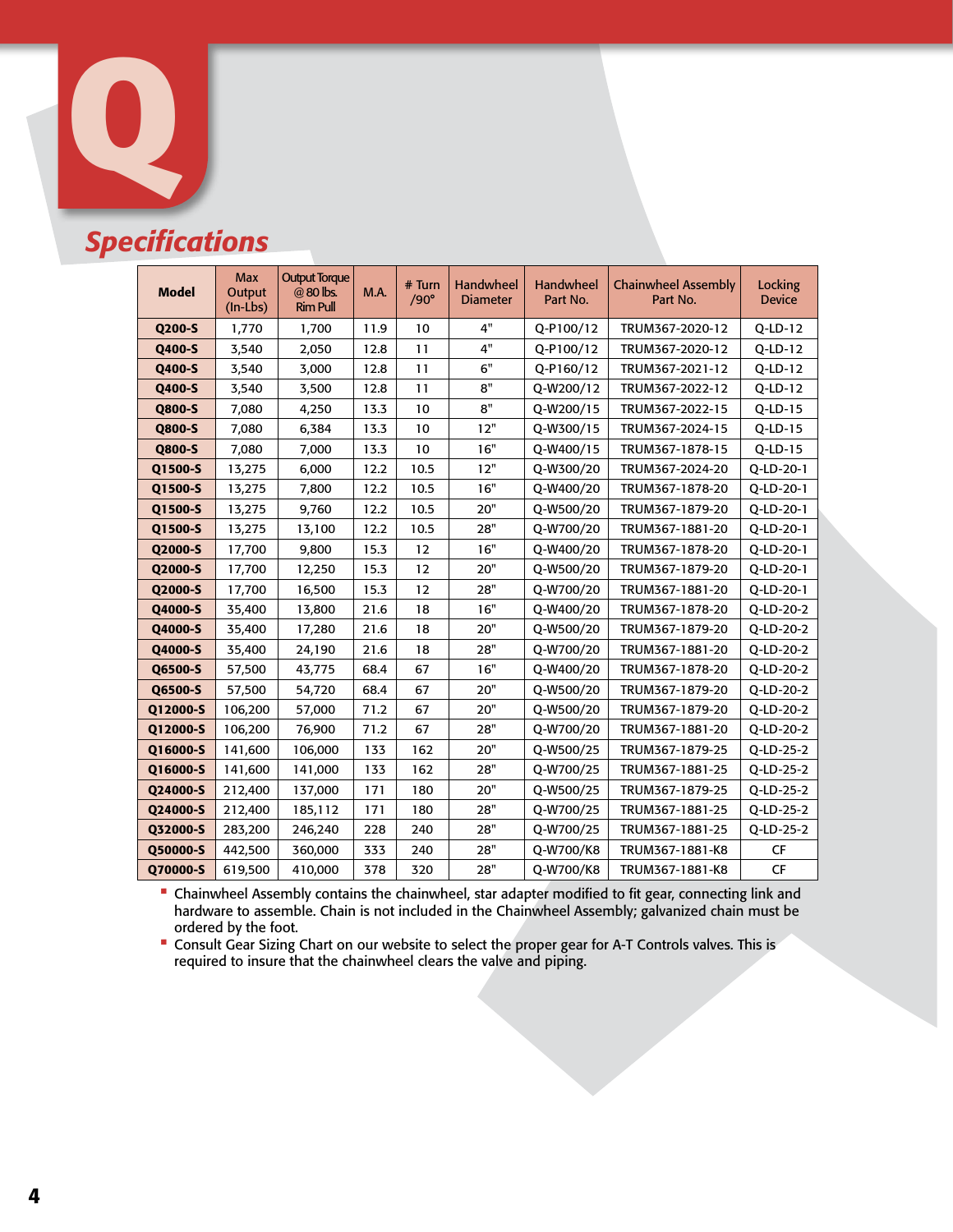# **Q-Series** *Q200 - Q2000*







GEAR OPERATOR SHOWN IN THE FULL CLOCKWISE POSITION

| Model                                                                                                                                                                 | B. | D. | E. | G. | H | K | M | N | $\mathbf{P}$ | Q | R | S. | T | $\mathbf{U}$ | V | W | $\mathbf{x}$ | Y                                                                                                                                                                        | <b>Z</b> 1 | Av              | Az   | $P_V$ $P_Z$    |                | <b>ISO</b><br>5211 | LBS  |
|-----------------------------------------------------------------------------------------------------------------------------------------------------------------------|----|----|----|----|---|---|---|---|--------------|---|---|----|---|--------------|---|---|--------------|--------------------------------------------------------------------------------------------------------------------------------------------------------------------------|------------|-----------------|------|----------------|----------------|--------------------|------|
| $O-200$                                                                                                                                                               |    |    |    |    |   |   |   |   |              |   |   |    |   |              |   |   |              | 1.80   2.66   1.18   1.71   1.65   1.38   4.65   0.59   0.47   0.16   N/A   N/A   1.12   2.07   2.52   0.18   1.38   2.05   1.20   0.94   1.05   0.24   2.76   1.97   M8 |            |                 | M6 I | $\overline{4}$ |                | F05/F07            | 4.4  |
| <b>Q-400</b> 2.17 3.21 1.52 2.07 2.20 1.79 6.61 0.59 0.47 0.16 N/A N/A 1.34 2.40 2.94 0.21 1.77 2.32 1.57 1.26 1.39 0.39 4.02 2.76 M10 M8                             |    |    |    |    |   |   |   |   |              |   |   |    |   |              |   |   |              |                                                                                                                                                                          |            |                 |      | $\overline{4}$ |                | F07/F10   8.5      |      |
| 0.59 0.28 1.27 1.27 1.27 1.27 1.27 1.27 1.26 2.17 8.39 0.59 0.59 0.59 1.97 1.97 1.67 2.95 3.56 0.20 2.36 2.95 1.77 1.77 1.77 1.87 0.55 4.92 1.402 M12 M10             |    |    |    |    |   |   |   |   |              |   |   |    |   |              |   |   |              |                                                                                                                                                                          |            |                 |      |                | $\overline{4}$ | F10/F12 16.9       |      |
| Q-1500   3.27   4.84   2.36   3.31   3.07   2.54   8.43   0.71   0.79   0.24   1.97   M6   1.77   3.19   3.82   0.20   3.35   3.19   2.40   2.56   2.71   0.71   5.51 |    |    |    |    |   |   |   |   |              |   |   |    |   |              |   |   |              |                                                                                                                                                                          |            | N/A   M16   N/A |      | 4              | N/A            | F14                | 29.8 |
| Q-2000 3.60 5.67 2.60 3.80 3.80 3.54 2.95 8.90 0.71 0.79 0.24 1.97 M6 1.97 3.31 3.94 0.24 3.35 3.35 2.40 2.56 2.71 0.71 6.50 4.92 M20 M12                             |    |    |    |    |   |   |   |   |              |   |   |    |   |              |   |   |              |                                                                                                                                                                          |            |                 |      | 4              |                | F12/F16            | 36   |



A

C

D

B







| Model                                                                                                                                                                                                                          | <sub>R</sub> |  | F | G | Ga |  | $K$ $L$ | M <sub>1</sub> | N | P. | $\circ$ | R | R1 | S <sub>1</sub> | T | UI. | V | max |  | X1                                                                                                                                                                                            | Z I |               | $Ay \mid Az \mid Py \mid Pz \mid$ |  | <b>ISO</b><br>5211 | LBS |
|--------------------------------------------------------------------------------------------------------------------------------------------------------------------------------------------------------------------------------|--------------|--|---|---|----|--|---------|----------------|---|----|---------|---|----|----------------|---|-----|---|-----|--|-----------------------------------------------------------------------------------------------------------------------------------------------------------------------------------------------|-----|---------------|-----------------------------------|--|--------------------|-----|
| <b>Q-4000</b> 5.51 7.32 4.13 5.41 5.55 4.13 11.81 N/A 0.94 0.79 0.24 2.76 M8 2.15 4.35 5.04 0.14 N/A 5.12 4.33 3.29 3.94 3.94 4.18 1.10 28 x 16 10 6.50 M16 M20 8 4 F16/F25 69.5                                               |              |  |   |   |    |  |         |                |   |    |         |   |    |                |   |     |   |     |  |                                                                                                                                                                                               |     |               |                                   |  |                    |     |
|                                                                                                                                                                                                                                |              |  |   |   |    |  |         |                |   |    |         |   |    |                |   |     |   |     |  |                                                                                                                                                                                               |     | 6.5 M16 M20 8 |                                   |  | 4 F16/F25 83       |     |
| 0.94 0.12000 6.14 9.45 4.57 7.09 7.40 5.35 14.29 4.33 0.94 0.79 0.24 2.76 M8 2.50 4.88 5.31 0.24 N/A 6.69 4.65 4.00 5.12 5.12 5.12 5.41 1.26 32 x 18 11.73 10 M20 M16 8                                                        |              |  |   |   |    |  |         |                |   |    |         |   |    |                |   |     |   |     |  |                                                                                                                                                                                               |     |               |                                   |  | 8 F25/F30 125      |     |
| 0.9   0.16   4.5   4.5   4.5   4.5   4.5   7.09   7.40   5.35   16.85   3.03   0.79   0.98   0.31   2.76   M8   2.50   6.56   5.31   0.24   0.78   6.69   4.65   4.00   5.12   5.12   5.41   1.26   32 x 18   11.73   10   M20 |              |  |   |   |    |  |         |                |   |    |         |   |    |                |   |     |   |     |  |                                                                                                                                                                                               |     |               |                                   |  | 8 F25/F30 138      |     |
| 0.8   0.24000   7.91   13.19   6.30   9.94   10.04   6.89   17.40   3.03   0.79   0.98   0.31   2.76   M8   3.35   6.56   7.42   0.20   0.07   7.87   6.61   CF   5.12   6.30   5.41   1.26   32 x 18   14.02   10   M30   M16 |              |  |   |   |    |  |         |                |   |    |         |   |    |                |   |     |   |     |  |                                                                                                                                                                                               |     |               |                                   |  | 8 F25/F35 424      |     |
| 0.8   0.52000 1291 13.19   6.30   9.94 10.04   6.89   17.40   3.03   0.79   0.98   0.31   2.76   M8   3.35   6.56   7.42   0.20   0.07   7.87   6.61   CF   5.12   6.30   5.41   1.26   32 x 18   14.02   10   M30   M16   8   |              |  |   |   |    |  |         |                |   |    |         |   |    |                |   |     |   |     |  |                                                                                                                                                                                               |     |               |                                   |  | 8 F25/F35 424      |     |
| 0-50000 12.05 15.61 6.85 11.48 12.05 10.63 24.09 4.33 N/A   N/A   N/A   N/A   4.92 M12 5.43 10.49 10.33 0.35 0.20 10.63 9.33 CF 5.91 8.27 6.24 1.42 32 x 20 19.02 15.98 M36 M36 12 8 F40/F48 777                               |              |  |   |   |    |  |         |                |   |    |         |   |    |                |   |     |   |     |  |                                                                                                                                                                                               |     |               |                                   |  |                    |     |
| $\mid$ 0-70000   12.05   15.61   6.85   11.48   12.05                                                                                                                                                                          |              |  |   |   |    |  |         |                |   |    |         |   |    |                |   |     |   |     |  | 10.63   24.09   4.33   N/A   N/A   N/A   4.92   M12   5.43   10.49   10.33   0.35   0.20   10.63   9.33   CF   5.91   8.27   6.24   1.42   32 x 20   19.02   15.98   M36   M36   M36   12   8 |     |               |                                   |  | F40/F48 777        |     |

Ø L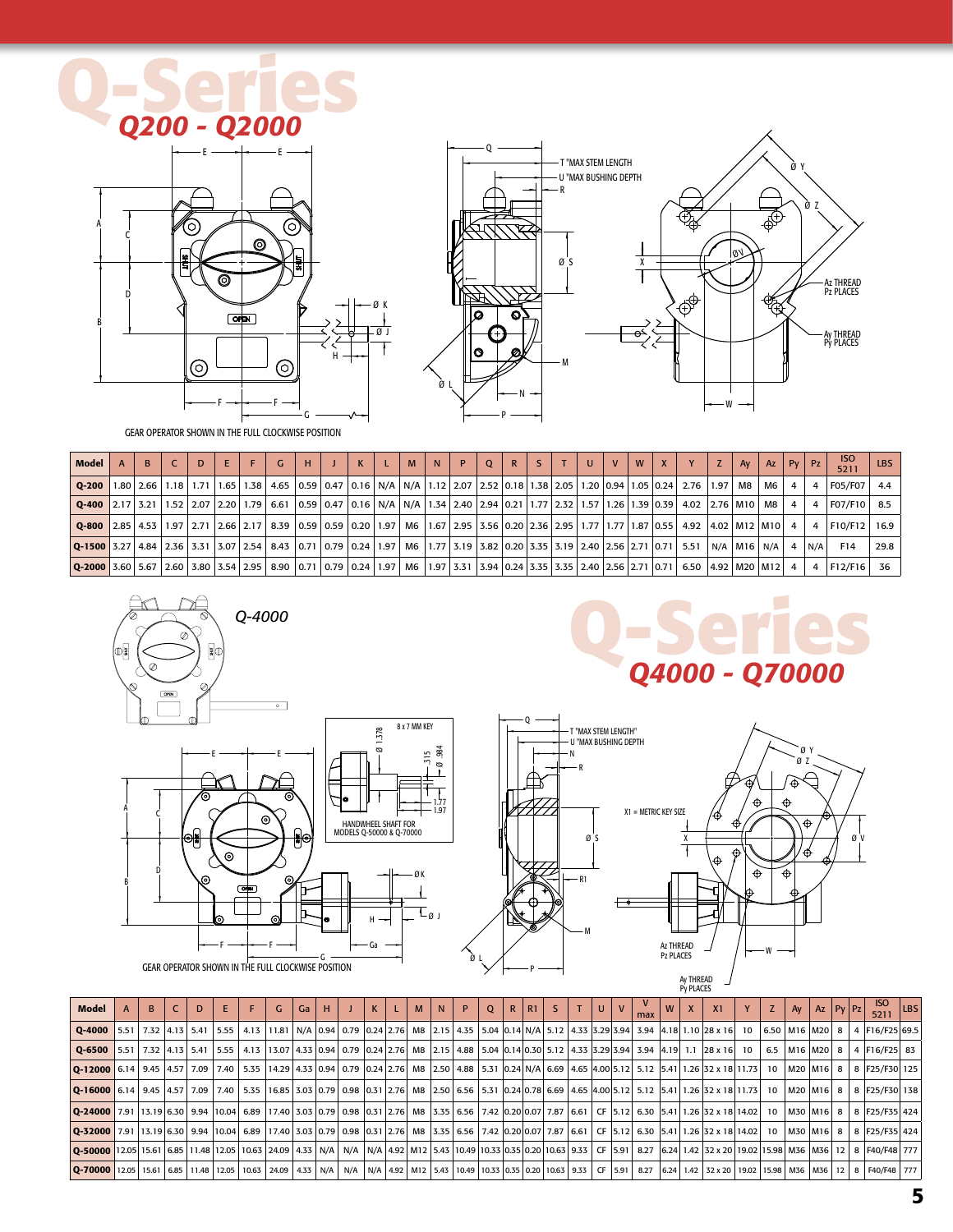

# *Accessories*

## Locking Devices



| Model      |      | Roll Pin |
|------------|------|----------|
| $O$ -LD-12 | 0.47 | 4 x 45   |
| $O$ -LD-15 | 0.59 | 5 x 45   |



| Model        | А    | <b>Roll Pin</b> |
|--------------|------|-----------------|
| $Q$ -LD-15-1 | 0.59 | 5 x 45          |
| $O$ -LD-20-1 | 0.79 | 6 x 45          |
|              |      |                 |



| <b>Model</b> |      | <b>Roll Pin</b> |
|--------------|------|-----------------|
| $O$ -LD-20-2 | 0.79 | 6 x 45          |
| $Q$ -LD-25-2 | 0.98 | 8 x 45          |

#### Inserts











Q-INS4000V55R 2.165 | N/A | 3.25 | Q-INS4000V55H 2.165 | N/A | 3.25

ØA





| Model                                | A    | B   | c    | Model          | A    | B               | C                    | Model                       | A     | B            | C             | Model                | A     | B    | C.     | Model         | A     | B   | C    |
|--------------------------------------|------|-----|------|----------------|------|-----------------|----------------------|-----------------------------|-------|--------------|---------------|----------------------|-------|------|--------|---------------|-------|-----|------|
| O-INS200B084P                        | 0.33 | N/A | 1.18 | O-INS80025K8   |      | 0.98 0.315      | 1.73                 | O-INS200DD10                | 0.55  | 0.394        | 1.18          | <b>O-INS200V10R</b>  | 0.394 | N/A  | 1.18 l | O-INS200V10H  | 0.394 | N/A | 1.18 |
| O-INS400B084P                        | 0.33 | N/A | 1.54 | O-INS80032K10  |      | 1.26 0.394      | 1.73                 | O-INS200DD11                | 0.63  | 0.433        | 1.18          | <b>O-INS200V11R</b>  | 0.433 | N/A  | 1.18 l | O-INS200V11H  | 0.433 | N/A | 1.18 |
| Q-INS800168P                         | 0.66 | N/A | 1.73 | O-INS200035K10 |      | 1.38 0.394 1    | 2.36                 | O-INS200DD12                | 0.71  | 0.492        | 1.18          | <b>O-INS200V12R</b>  | 0.472 | N/A  | 1.18   | Q-INS200V12H  | 0.472 | N/A | 1.18 |
|                                      |      |     |      | Q-INS200040K12 | 1.57 | 0.472           | 2.36                 | Q-INS200DD14                | 0.71  | 0.551        | 1.18          | Q-INS200V14R         | 0.551 | N/A  | 1.18   | Q-INS200V14H  | 0.551 | N/A | 1.18 |
|                                      |      |     |      | O-INS200050K14 |      | 1.97 0.551 2.36 |                      | O-INS400DD15                | 0.87  | 0.591        | 1.54          | O-INS400V14R         | 0.551 | N/A  | 1.54   | O-INS400V12H  | 0.472 | N/A | 1.54 |
|                                      |      |     |      | Q-INS400050K14 | 1.97 | $0.551$ 3.25    |                      | Q-INS400DD17                | 0.94  | 0.669        | 1.54          | Q-INS400V16R         | 0.63  | N/A  | 1.54   | Q-INS400V14H  | 0.551 | N/A | 1.54 |
|                                      |      |     |      | Q-INS400080K22 | 3.15 | $0.866$ 3.25    |                      | Q-INS400DD18                | 0.98  | 0.709        | 1.54          | Q-INS400V17R         | 0.669 | N/A  | 1.54   | Q-INS400V16H  | 0.63  | N/A | 1.54 |
|                                      |      |     |      |                |      |                 |                      | <b>O-INS800DD22</b>         | 1.26  | 0.866        | 1.73          | <b>O-INS400V19R</b>  | 0.748 | N/A  | 1.54   | O-INS400V17H  | 0.669 | N/A | 1.54 |
|                                      |      |     |      |                |      |                 |                      | Q-INS800DD24                |       | $1.18$ 0.945 | 1.73          | Q-INS400V22R         | 0.866 | N/A  | 1.54   | O-INS400V19H  | 0.748 | N/A | 1.54 |
|                                      |      |     |      |                |      |                 |                      |                             |       |              |               | Q-INS800V19R         | 0.748 | N/A  | 1.73   | Q-INS400V20H  | 0.787 | N/A | 1.54 |
|                                      |      |     |      |                |      |                 |                      |                             |       |              |               | <b>O-INS800V22R</b>  | 0.866 | N/A  | 1.73   | O-INS400V22H  | 0.866 | N/A | 1.54 |
|                                      |      |     |      |                |      |                 |                      |                             |       |              |               | Q-INS800V24R         | 0.945 | N/A  | 1.73   | Q-INS800V19H  | 0.748 | N/A | 1.73 |
|                                      |      |     |      |                |      |                 |                      |                             |       |              |               | Q-INS800V27R         | 1.063 | N/A  | 1.73   | Q-INS800V22H  | 0.866 | N/A | 1.73 |
|                                      |      |     |      |                |      |                 |                      | <b>O-INS2000V30R</b>        | 1.181 | N/A          | 2.36          | <b>O-INS800V27H</b>  | 1.063 | N/A  | 1.73   |               |       |     |      |
| Must specify Insert Model Number     |      |     |      |                |      |                 |                      | <b>O-INS2000V36R</b>        | 1.417 | N/A          | 2.36          | Q-INS2000V30H        | 1.181 | N/A  | 2.36   |               |       |     |      |
|                                      |      |     |      |                |      |                 |                      | choice when ordering gears. |       |              |               | <b>O-INS2000V40R</b> | 1.575 | N/A  | 2.36   | Q-INS2000V36H | 1.417 | N/A | 2.36 |
| (Included in list price of the gear) |      |     |      |                |      |                 | <b>O-INS4000V46R</b> | 1.811                       | N/A   | 3.25         | O-INS4000V46H | 1.811                | N/A   | 3.25 |        |               |       |     |      |

Top Mount Limit Switch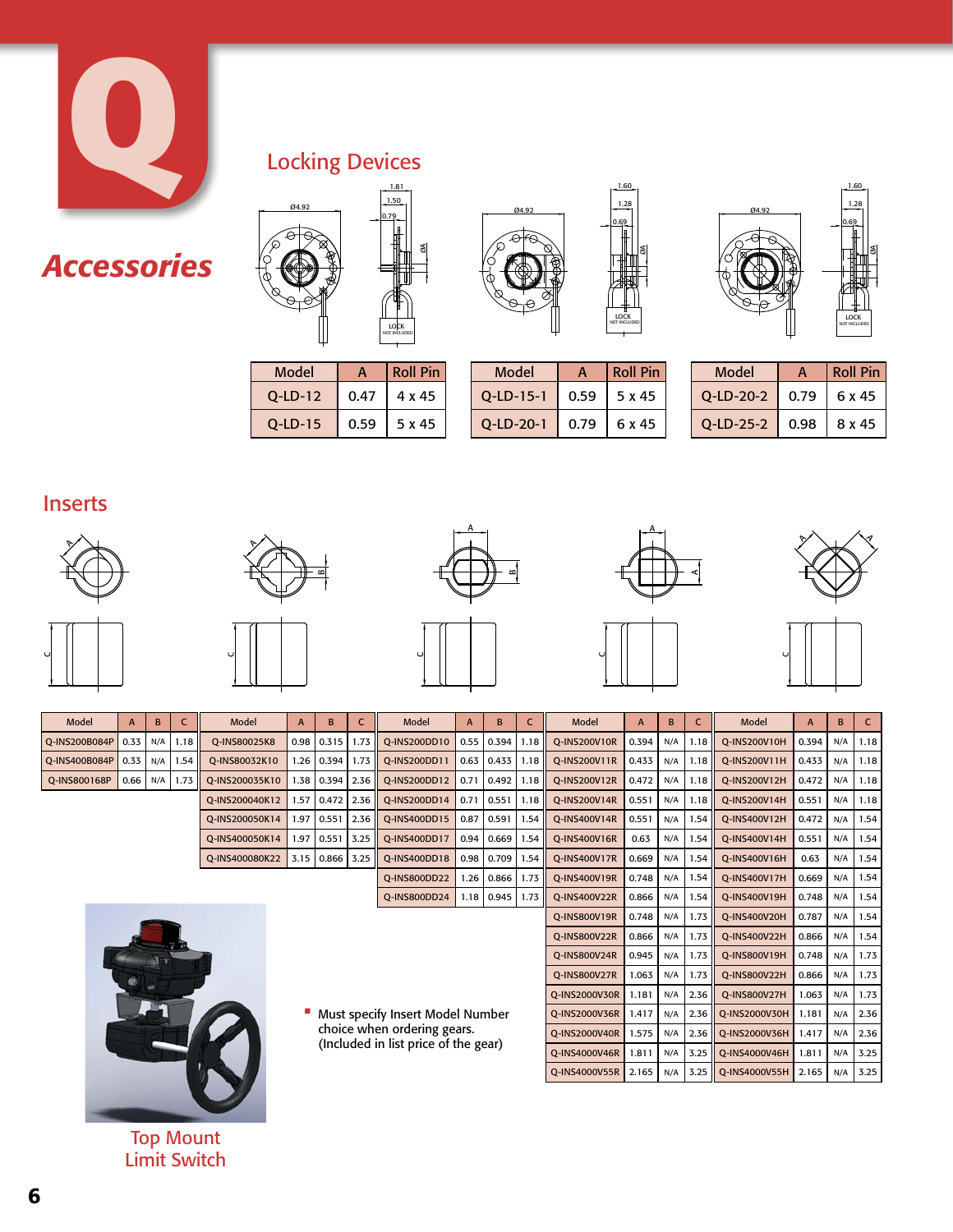# *Handwheels*





#### Q-P Series

| Model       | ØD | ØB                | н | Roll Pin                            |      |
|-------------|----|-------------------|---|-------------------------------------|------|
| $Q-P100/12$ | Ø4 |                   |   | $\vert$ Ø0.47   1.38   0.28   Ø4x17 | 0.55 |
| $O-P160/12$ |    | 06   00.47   1.54 |   | 0.28 0.4x17                         | 0.87 |





### Q-W Series

| Model     | D dia. | d dia. | B dia. | н    | Hn   | h    | <b>Roll Pin</b> |
|-----------|--------|--------|--------|------|------|------|-----------------|
| Q-W200/12 | 8      | 1.38   | 0.47   | 2.66 | 1.1  | 0.22 | Ø4 x 35         |
| Q-W300/15 | 12     | 1.77   | 0.59   | 3.15 | 1.1  | 0.22 | Ø5 x 45         |
| Q-W300/20 | 12     | 1.77   | 0.79   | 4.02 | 1.77 | 0.35 | Ø6 x 45         |
| Q-W400/15 | 16     | 1.77   | 0.59   | 4.13 | 1.1  | 0.22 | Ø5 x 45         |
| Q-W400/20 | 16     | 1.77   | 0.79   | 4.8  | 1.77 | 0.35 | Ø6 x 45         |
| Q-W500/20 | 20     | 1.77   | 0.79   | 5.55 | 1.77 | 0.35 | Ø6 x 45         |
| Q-W500/25 | 20     | 1.77   | 0.98   | 5.55 | 1.77 | 0.35 | Ø8 x 45         |
| Q-W600/20 | 24     | 1.77   | 0.79   | 6.18 | 1.77 | 0.35 | Ø6 x 45         |
| O-W700/20 | 28     | 1.77   | 0.79   | 7.09 | 1.77 | 0.35 | Ø6 x 45         |
| 0-W700/25 | 28     | 1.77   | 0.98   | 7.09 | 1.77 | 0.35 | Ø8 x 45         |

# *Chainwheels*





| <b>CHAINWHEEL</b><br><b>PART NO.</b> | A     | B     | <b>MATERIAL</b> | <b>LBS</b> | <b>CHAIN PART</b><br>NO. |
|--------------------------------------|-------|-------|-----------------|------------|--------------------------|
| TRUM367-2020                         | 4.63  | 4.00  | Aluminum        | 0.5        | TRUM172-1650             |
| TRUM367-2021                         | 6.60  | 5.75  | Aluminum        | 1.5        | TRUM367-1894             |
| TRUM367-2022                         | 9.20  | 8.00  | Aluminum        | 2.0        | TRUM367-1894             |
| TRUM367-2024                         | 12.93 | 11.25 | Aluminum        | 5.0        | TRUM367-1895             |
| TRUM367-1878                         | 17.83 | 15.50 | Ductile Iron    | 24.9       | TRUM367-1895             |
| TRUM367-1879                         | 21.85 | 19.00 | Ductile Iron    | 32.4       | TRUM367-1895             |
| TRUM367-1881                         | 30.00 | 26.00 | Ductile Iron    | 49.0       | TRUM367-1896             |

• Chainwheel Assembly contains the chainwheel, star adapter

modified to fit gear, connecting link and hardware to assemble. • Order galvanized chain by the foot. Chain is not included in the Chainwheel Assembly.